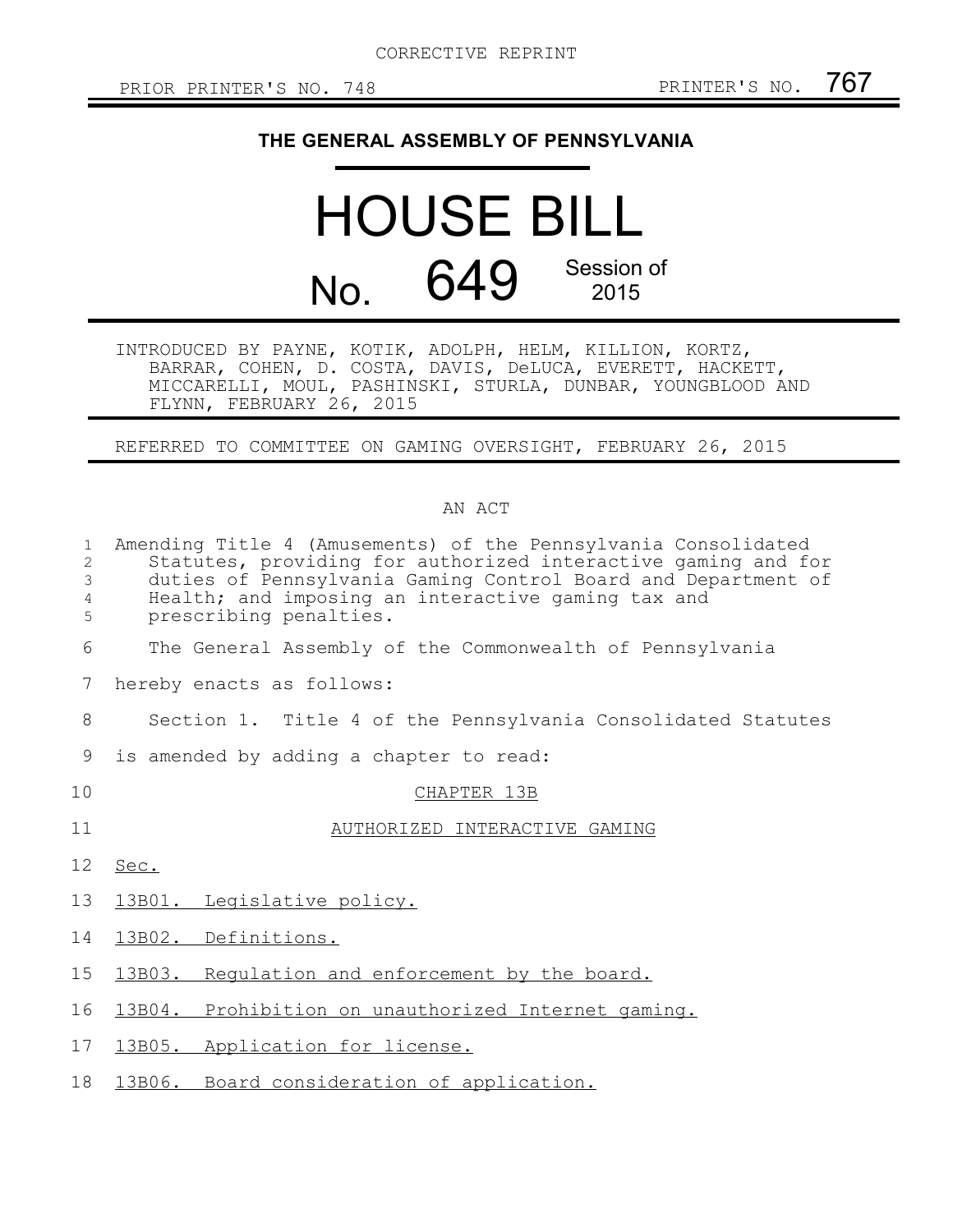| 1              | 13B07. Institutional investors.                               |
|----------------|---------------------------------------------------------------|
| $\overline{2}$ | 13B08. Licensing fee.                                         |
| 3              | 13B09.<br>Accounting and operational internal controls.       |
| 4              | 13B10. Interactive gaming tax.                                |
| 5              | 13B11. Prohibition on Internet cafes.                         |
| 6              | 13B12. Testing of hardware, software and equipment.           |
| 7              | 13B13. Expanded compulsive and problem gambling programs.     |
| 8              | 13B14. Application of other provisions of this part.          |
| $\mathsf 9$    | <u>S 13B01. Legislative policy.</u>                           |
| 10             | The General Assembly recognizes the following public policy   |
| 11             | purposes and declares that the following objectives of the    |
| 12             | Commonwealth are to be served by this chapter:                |
| 13             | (1) The legalization of slot machines and table games in      |
| 14             | Pennsylvania has delivered substantial benefits to the        |
| 15             | Commonwealth, including tax revenue for property tax relief   |
| 16             | and general economic development, the creation of more than   |
| 17             | 15,000 jobs and significant contributions to the horse racing |
| 18             | and agricultural industries.                                  |
| 19             | Developments in technology and recent legal<br>(2)            |
| 20             | decisions have created an opportunity to legalize interactive |
| 21             | gaming as a means to further enhance and complement the       |
| 22             | benefits delivered by casino gaming, licensed facilities and  |
| 23             | the communities in which they operate.                        |
| 24             | (3)<br>Interactive gaming operates by having players          |
| 25             | establish and draw funds from an individual account to place  |
| 26             | a wager in authorized games through the Internet and similar  |
| 27             | communications media. The Commonwealth currently authorizes   |
| 28             | gaming in the form of slot machines and banking and           |
| 29             | nonbanking table games, including poker. These gaming         |
| 30             | operations provide licensed entities in this Commonwealth the |
|                | 20150HB0649PN0767<br>$-2-$                                    |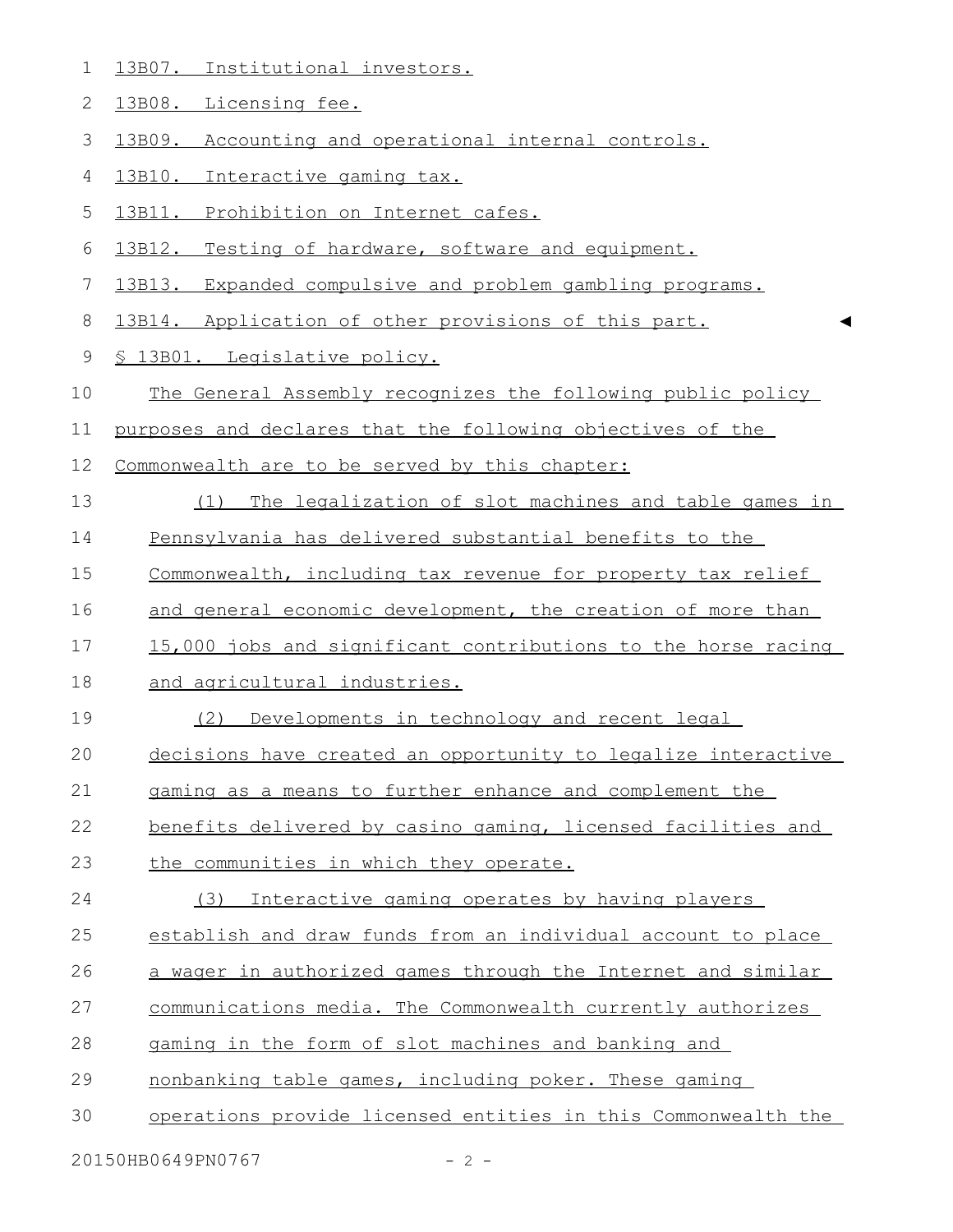appropriate level of experience to introduce a platform for interactive gaming that protects the player and the integrity of the game. (4) It is a vital public interest that licensed entities retain responsibility for the interactive gaming software and hardware which shall remain under their ultimate supervisory control. Vendors' ability to provide the interactive gaming platform must depend solely on, and be tied to, the status of the licensed entity for which they are providing their services. Any interactive gaming enforcement and regulatory structure must begin from the premise that participation in a lawful and licensed gaming industry is a privilege, not a right and that regulatory oversight is intended to safeguard the integrity of the games and participants and to ensure accountability. (5) The Commonwealth has entrusted the control and regulation of gaming to the Pennsylvania Gaming Control Board for the past seven years. Based on that experience, it is now appropriate to delegate the responsibility for the implementation and regulation of interactive gaming to the board. (6) Authorized interactive gaming, once fully developed, will allow persons in this Commonwealth to participate in interactive gaming, not only with other persons in this Commonwealth, but with persons in other cooperating United States jurisdictions where interactive gaming has been authorized. (7) The expansion of gaming through the authorization of interactive gaming requires the Commonwealth to take steps to increase awareness of problem gambling across interactive 1 2 3 4 5 6 7 8 9 10 11 12 13 14 15 16 17 18 19 20 21 22 23 24 25 26 27 28 29 30

20150HB0649PN0767 - 3 -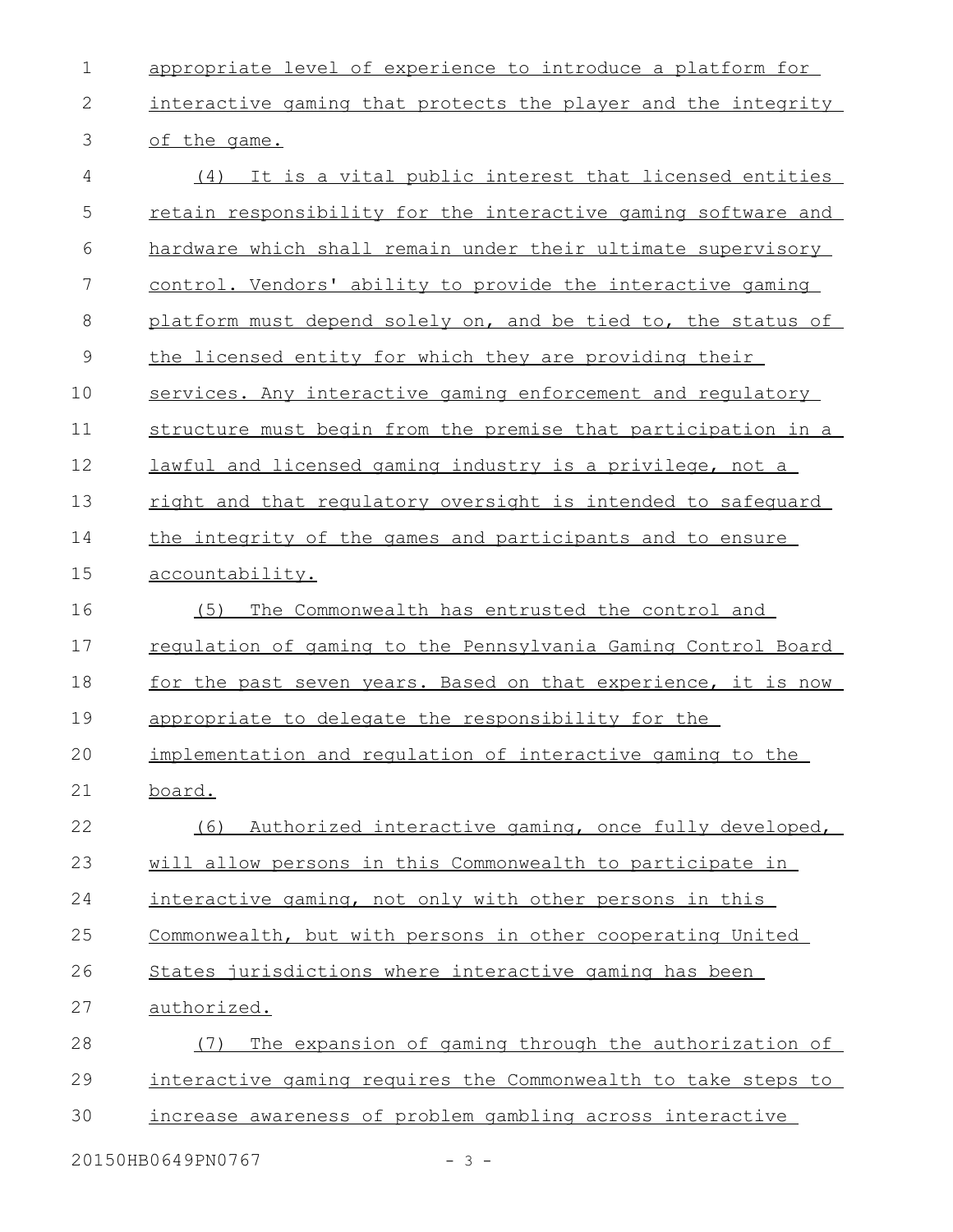| $\mathbf 1$   | channels and to implement effective strategies for               |
|---------------|------------------------------------------------------------------|
| $\mathbf{2}$  | prevention, assessment and treatment of this behavioral          |
| $\mathcal{S}$ | disorder.                                                        |
| 4             | § 13B02. Definitions.                                            |
| 5             | The following words and phrases when used in this chapter        |
| 6             | shall have the meanings given to them in this section unless the |
| 7             | context clearly indicates otherwise:                             |
| 8             | <u>"Affiliate." As defined in section 1103 (relating to </u>     |
| $\mathsf 9$   | definitions). The term does not include an individual.           |
| 10            | "Authorized game." Any interactive game approved by the          |
| 11            | board under this chapter.                                        |
| 12            | "Authorized participant." A person placing a wager who is        |
| 13            | either physically present in this Commonwealth or located in a   |
| 14            | jurisdiction with which the Commonwealth has negotiated an       |
| 15            | interactive gaming agreement. The intermediate routing of        |
| 16            | electronic data in connection with interactive games may not     |
| 17            | determine the location or locations in which a wager is          |
| 18            | initiated, received or otherwise made.                           |
| 19            | "Gross interactive gaming revenue." The total of all cash or     |
| 20            | cash equivalents paid by authorized participants to a licensee   |
| 21            | in consideration for the play of interactive games minus:        |
| 22            | The total of cash or cash equivalents paid out to<br>(1)         |
| 23            | players as winnings.                                             |
| 24            | Promotional gaming credits.<br>(2)                               |
| 25            | (3)<br>The cash equivalent value of any personal property        |
| 26            | or other noncash item of value included in a drawing, contest    |
| 27            | or tournament and distributed to players.                        |
| 28            | Taxes paid to other states or territories of the<br>(4)          |
| 29            | United States pursuant to interactive gaming agreements          |
| 30            | implemented under this chapter.                                  |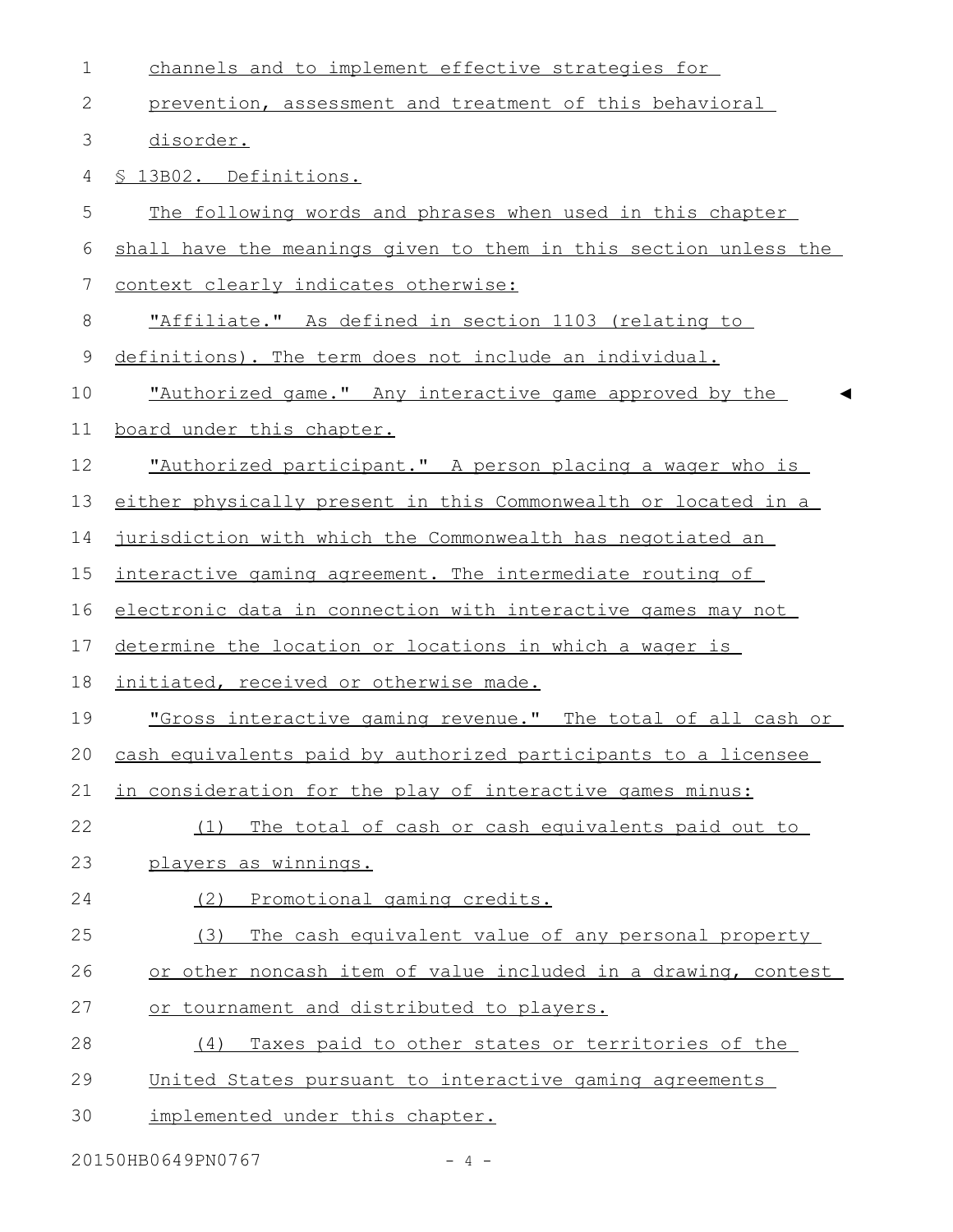| $\mathbf 1$   | (5) Revenues from nongaming sources, including food,                 |
|---------------|----------------------------------------------------------------------|
| 2             | beverages, souvenirs, advertising, clothing or other                 |
| $\mathcal{S}$ | nongaming sources.                                                   |
| 4             | <u>Amounts deposited with a licensee for purposes of interactive</u> |
| 5             | gaming and amounts taken in fraudulent acts perpetrated against      |
| 6             | a licensee for which the licensee is not reimbursed may not be       |
| 7             | considered to have been paid to the licensee for purposes of         |
| 8             | calculating gross interactive gaming revenue.                        |
| $\mathsf 9$   | "Interactive game." Any gambling game offered through the            |
| 10            | use of communications technology that allows a person, utilizing     |
| 11            | money, checks, electronic checks, electronic transfers of money,     |
| 12            | credit cards, debit cards or any other instrumentality, to           |
| 13            | transmit electronic information to assist in the placing of a        |
| 14            | wager and corresponding information related to the display of        |
| 15            | the game, game outcomes or other similar information. The term       |
| 16            | does not include the conduct of gaming that occurs entirely          |
| 17            | among participants located within the licensed facility of the       |
| 18            | licensee or its affiliate, to the extent that the gaming may be      |
| 19            | authorized by the board, or nongambling games that do not            |
|               | 20 otherwise require a license under the laws of this Commonwealth.  |
| 21            | For purposes of this definition, "communications technology"         |
| 22            | means any method used and the components employed by an              |
| 23            | establishment to facilitate the transmission of information,         |
| 24            | including transmission and reception by systems based on wire,       |
| 25            | cable, radio, microwave, light, optics or computer data              |
| 26            | networks, including the Internet and intranets.                      |
| 27            | "Interactive gaming agreement." A negotiated agreement               |
| 28            | between the Commonwealth and one or more of the states or            |
| 29            | territories of the United States in which interactive gaming is      |
| 30            | legally authorized that permits persons located in the other         |
|               | 20150HB0649PN0767<br>$-5 -$                                          |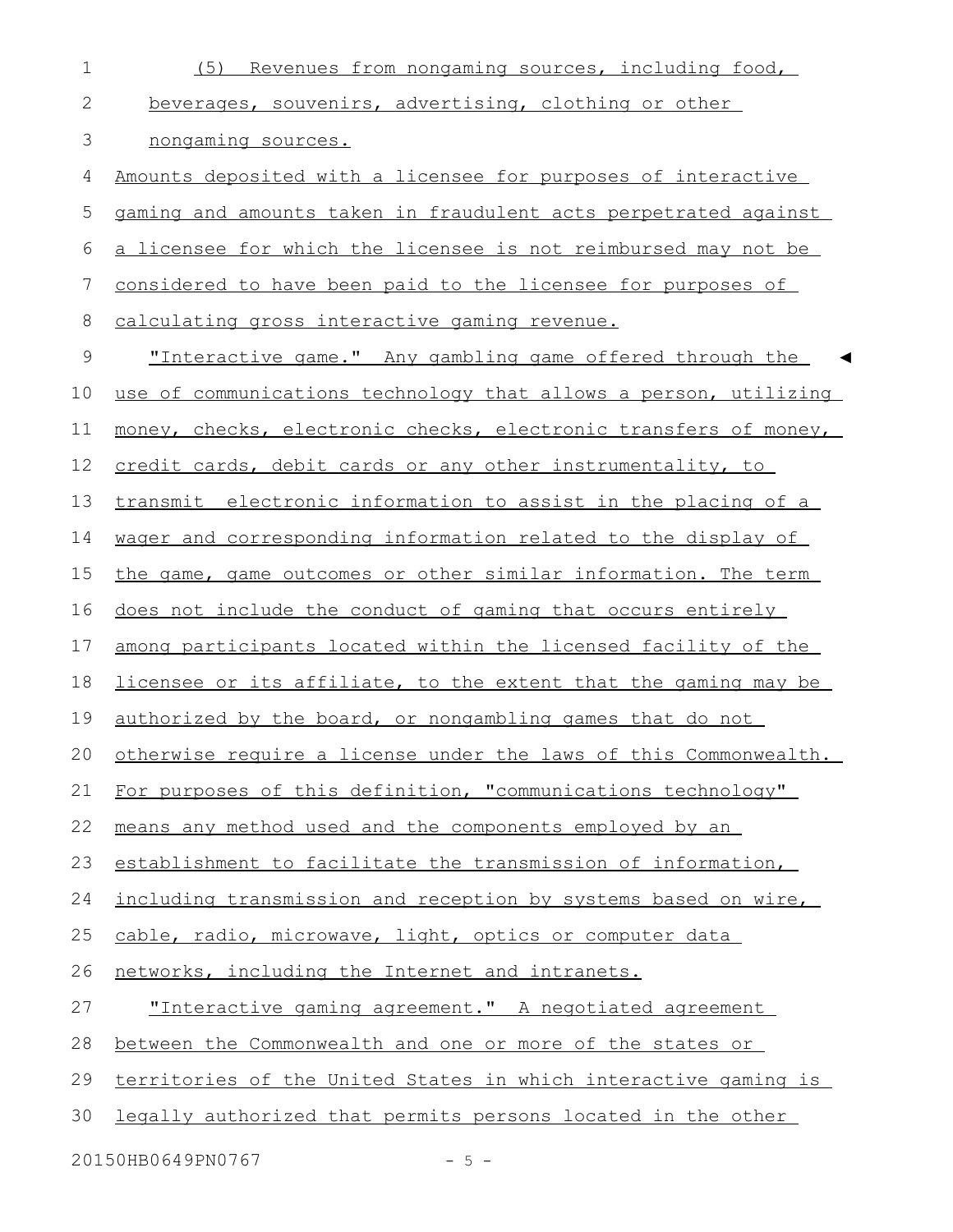| 1           | jurisdictions to place wagers on interactive games with          |
|-------------|------------------------------------------------------------------|
| 2           | licensees in this Commonwealth or to permit persons located in   |
| 3           | this Commonwealth to place wagers on interactive games with      |
| 4           | licensees in the other jurisdictions, or both. Agreements may    |
| 5           | contain other provisions the board deems appropriate, except     |
| 6           | that only authorized games may be permitted to be offered to     |
| 7           | persons located in this Commonwealth under the agreement.        |
| $8\,$       | "Interactive gaming license." A license issued by the board      |
| $\mathsf 9$ | under this chapter which authorizes the holder to offer          |
| 10          | authorized games for play by, and to accept bets and wagers      |
| 11          | associated with authorized games from, authorized participants.  |
| 12          | "Interactive gaming platform." The combination of hardware       |
| 13          | and software designed and used to manage, conduct or record      |
| 14          | interactive games or the wagers associated with those games and  |
| 15          | which has been approved by the board for purposes of the conduct |
| 16          | of authorized games.                                             |
| 17          | <u>"Interactive gaming skin." The portal to an interactive</u>   |
| 18          | gaming platform or Internet website through which an authorized  |
| 19          | <u>game is made available to customers in this Commonwealth.</u> |
| 20          | "Internet." A computer network of interoperable packet-          |
| 21          | switched data networks.                                          |
| 22          | "Key interactive gaming employee." An individual employed by     |
| 23          | a licensee, significant vendor or applicant, or by a holding or  |
| 24          | intermediary company of a licensee, significant vendor or        |
| 25          | applicant, who is involved in the operation of, or of the wagers |
| 26          | associated with, interactive gaming and who is empowered to make |
| 27          | discretionary decisions that requlate interactive gaming         |
| 28          | operations.                                                      |
| 29          | "Licensee." A licensed entity that holds an interactive          |
| 30          | gaming license.                                                  |
|             |                                                                  |

20150HB0649PN0767 - 6 -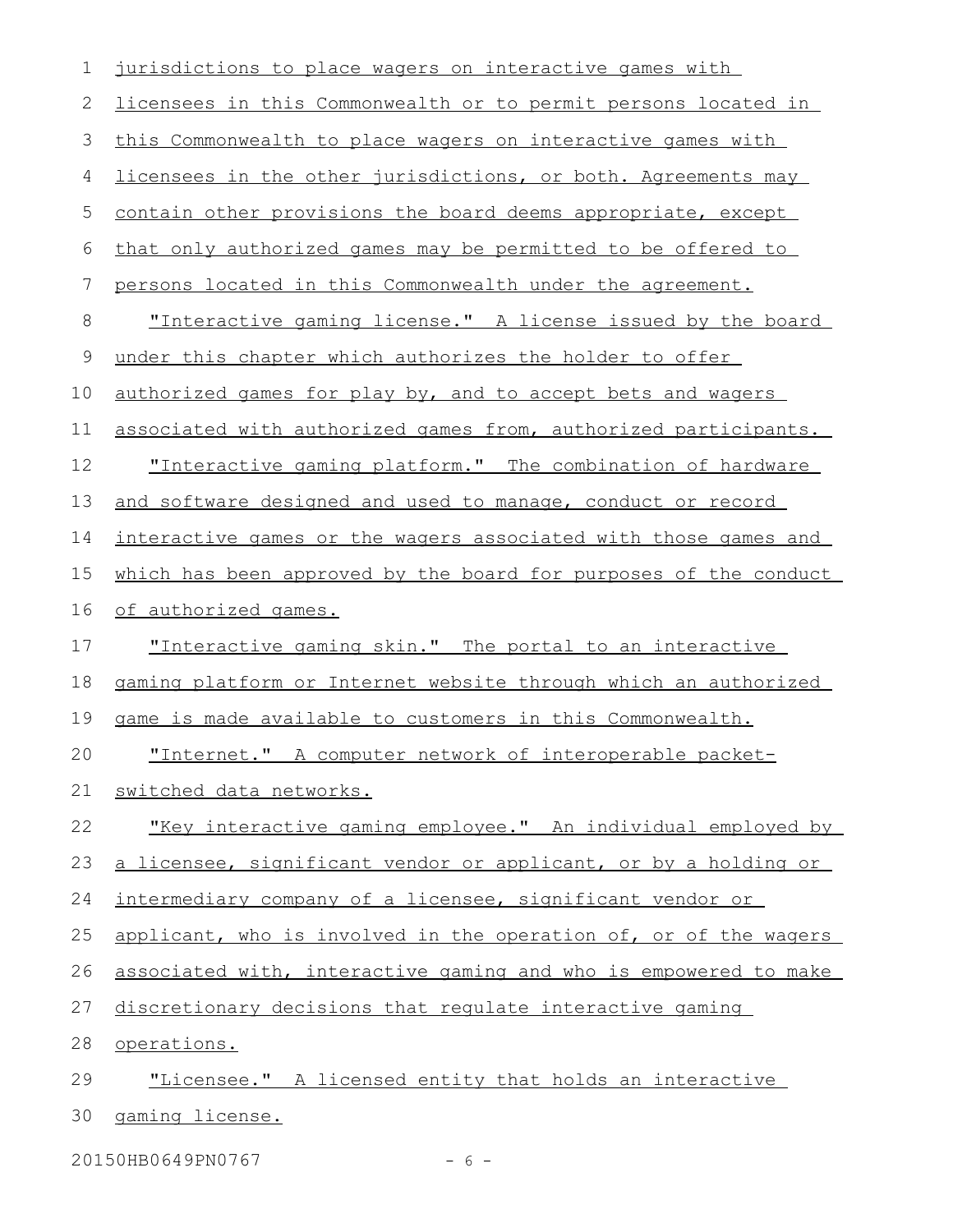| $\mathbf 1$    | "Promotional gaming credit." Any bonus, promotion or amount     |
|----------------|-----------------------------------------------------------------|
| 2              | received by a licensee from an authorized participant for which |
| $\mathcal{S}$  | the licensee can demonstrate that it or its affiliate has not   |
| 4              | received cash.                                                  |
| 5              | "Significant vendor." A person who offers or proposes to        |
| 6              | offer any of the following services with respect to interactive |
| $\overline{7}$ | gaming:                                                         |
| 8              | management, administration or control of wagers or<br>(1)       |
| 9              | of the interactive games themselves;                            |
| 10             | development, maintenance, provision or operation of<br>(2)      |
| 11             | an interactive gaming platform or any discrete component        |
| 12             | thereof;                                                        |
| 13             | sale, licensing or other receipt of compensation for<br>(3)     |
| 14             | selling or licensing a database or customer list of             |
| 15             | individuals residing in the United States selected, in whole    |
| 16             | or in part, because they placed wagers or participated in       |
| 17             | gambling games with or through an Internet website or           |
| 18             | operator or any derivative of such a database or customer       |
| 19             | list;                                                           |
| 20             | (4) provision of any product, service or asset to a             |
| 21             | licensee or significant vendor in return for a percentage of    |
| 22             | interactive gaming revenue, not including fees to financial     |
| 23             | institutions and payment providers for facilitating a deposit   |
| 24             | or withdrawal by an authorized participant; or                  |
| 25             | provision of any trademark, trade name, service mark<br>(5)     |
| 26             | or similar intellectual property under which a licensee or      |
| 27             | significant vendor identifies to customers the authorized       |
| 28             | games, the website or equivalent hosting the authorized         |
| 29             | games, any interactive gaming skin or the interactive gaming    |
| 30             | platform, but excluding intellectual property of a person       |
|                | 20150HB0649PN0767<br>$-7-$                                      |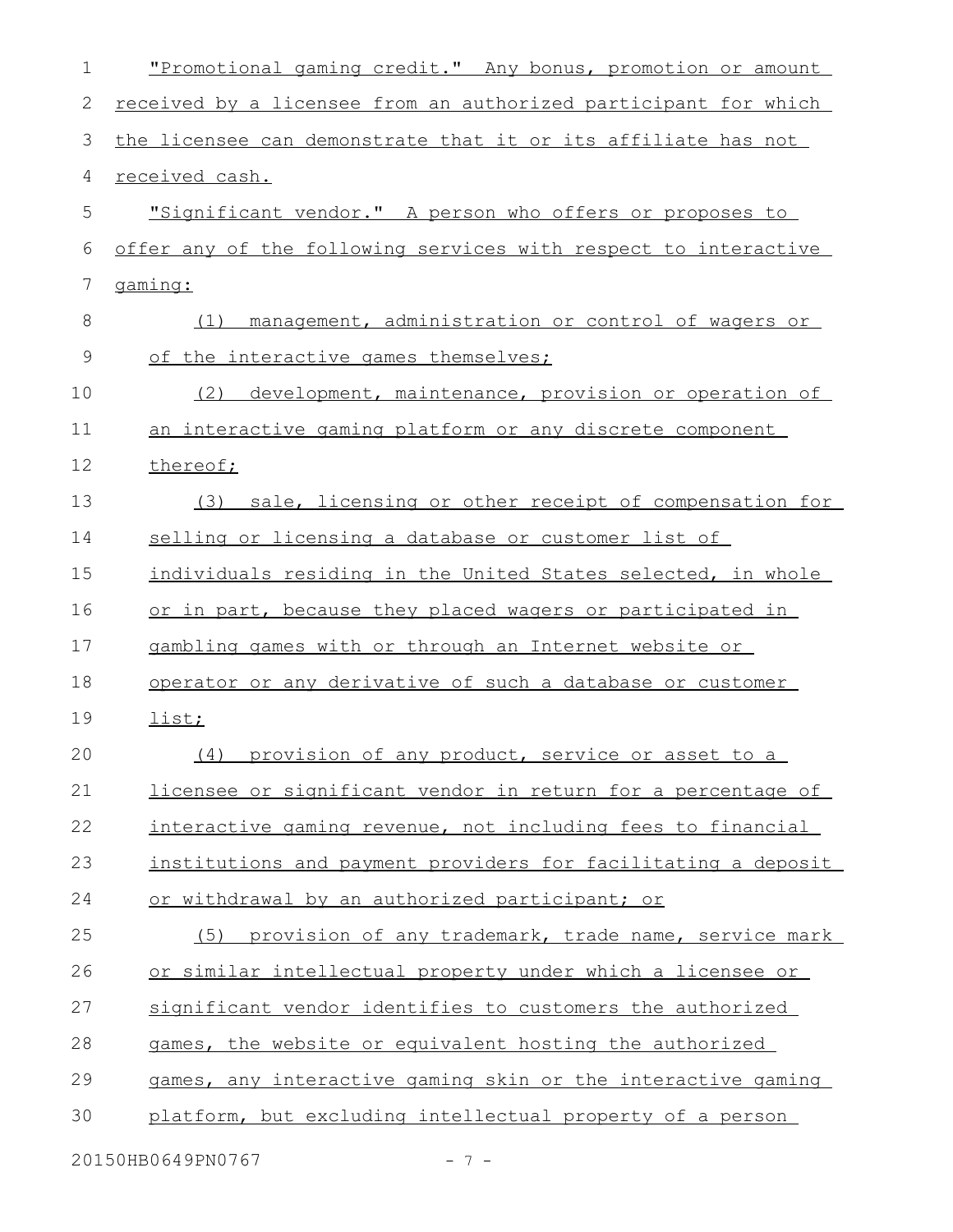| 1           | providing only art or graphics.                                  |
|-------------|------------------------------------------------------------------|
| 2           | The term does not include any key interactive gaming employee of |
| 3           | a licensee or significant vendor. A significant vendor must be   |
| 4           | licensed by the board to provide these services.                 |
| 5           | § 13B03. Requlation and enforcement by the board.                |
| 6           | (a) General rule.--The board shall promulgate regulations        |
| 7           | for the operation and conduct of interactive gaming in this      |
| 8           | Commonwealth and shall enforce the requlations.                  |
| $\mathsf 9$ | (b) Powers and duties.--                                         |
| 10          | (1) The board shall authorize licensees and significant          |
| 11          | vendors to conduct interactive gaming involving authorized       |
| 12          | participants, subject to the provisions of this chapter and      |
| 13          | other applicable provisions of law. The board shall also         |
| 14          | develop standards for evaluating and approving interactive       |
| 15          | gaming platforms for use with interactive gaming.                |
| 16          | The board may determine in its discretion the<br>(2)             |
| 17          | categories of employees who satisfy the definition of "key       |
| 18          | interactive employee" and may exclude from the scope of this     |
| 19          | definition any particular licensee, significant vendor,          |
| 20          | applicant or employee or category of employee it deems           |
| 21          | appropriate.                                                     |
| 22          | (c) Delegated authority.--The board is designated as the         |
| 23          | agency of the Commonwealth with the power and authority to       |
| 24          | negotiate and enter into interactive gaming agreements on behalf |
| 25          | of the Commonwealth consistent with this chapter.                |
| 26          | (d) Interactive gaming agreements.--To the extent                |
| 27          | practicable, the board shall negotiate interactive gaming        |
| 28          | agreements with other states, territories or possessions of the  |
| 29          | United States in which interactive gaming has been authorized to |
| 30          | allow players in this Commonwealth to participate in authorized  |
|             | 20150HB0649PN0767<br>$-8-$                                       |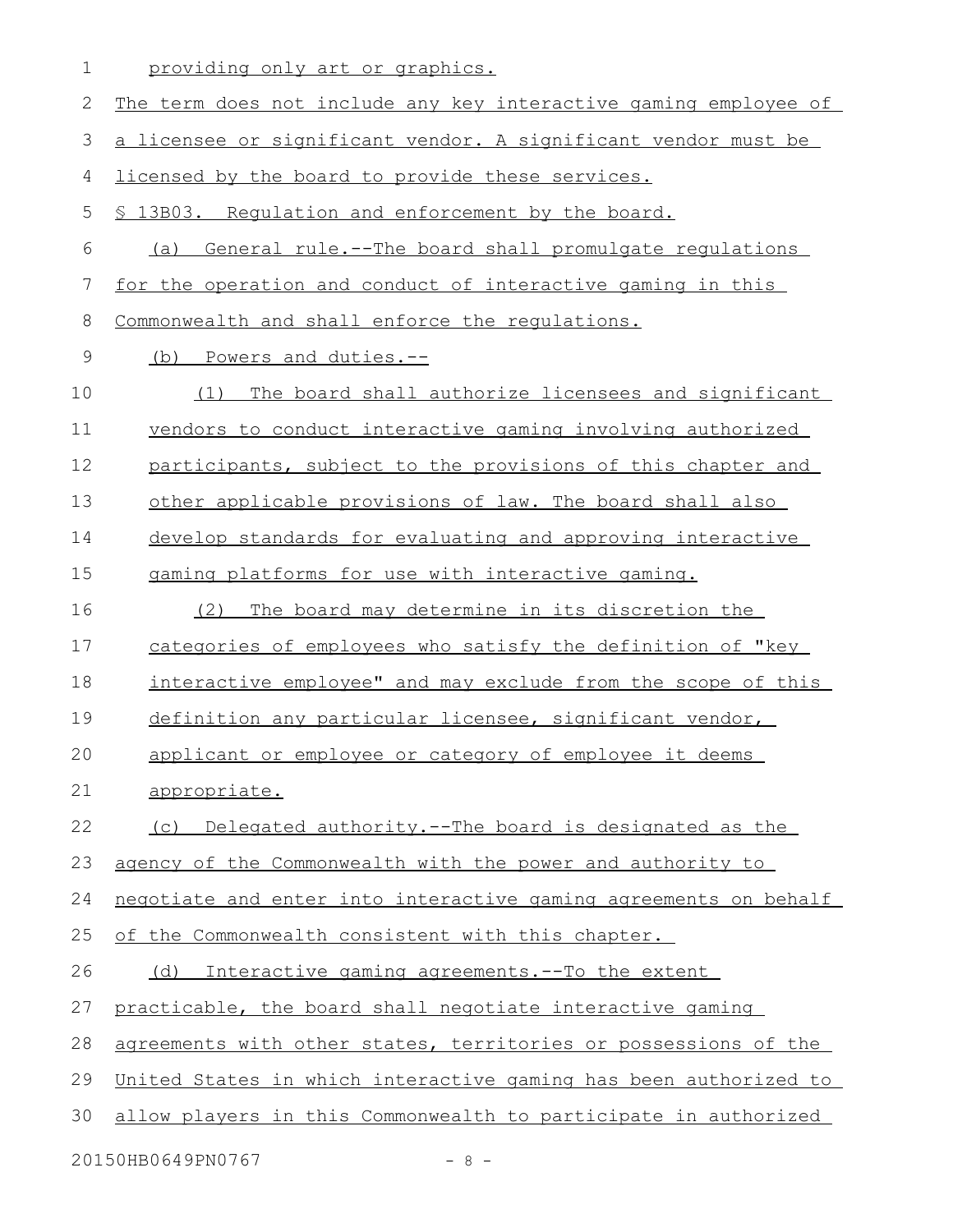1 games with players in other jurisdictions.

| 2  | \$ 13B04. Prohibition on unauthorized Internet gaming.              |
|----|---------------------------------------------------------------------|
| 3  | <u>(a) Unauthorized gaming.--</u>                                   |
| 4  | (1) It shall be unlawful for any person to willfully and            |
| 5  | knowingly operate, carry on, offer or expose for play any           |
| 6  | <u>interactive game or to accept a bet or wager associated with</u> |
| 7  | an interactive game from any person physically located in           |
| 8  | this Commonwealth at the time of play that is not within the        |
| 9  | scope of a valid and current license issued by the board            |
| 10 | under this chapter or by another state, territory or                |
| 11 | possession of the United States with which the Commonwealth         |
| 12 | has an interactive gaming agreement that permits the                |
| 13 | activity.                                                           |
| 14 | (2) It shall be unlawful for any person to willfully and            |
| 15 | knowingly provide services with respect to any interactive          |
| 16 | game, bet or wager specified in paragraph (1).                      |
| 17 | (b) Grading of offense.--A person who violates subsection           |
| 18 | (a) commits a misdemeanor of the first degree. For a second or      |
| 19 | subsequent violation of subsection (a), a person commits a          |
| 20 | felony of the second degree.                                        |
| 21 | (c) Penalties.--                                                    |
| 22 | (1) For a first violation of subsection (a), a person               |
| 23 | shall be sentenced to pay a fine of:                                |
| 24 | (i) not less than \$75,000 nor more than \$150,000, if              |
| 25 | the person is an individual;                                        |
| 26 | $(i)$ not less than \$150,000 nor more than \$300,000,              |
| 27 | if the person is a licensed manufacturer or supplier; or            |
| 28 | (iii) not less than \$300,000 nor more than \$600,000,              |
| 29 | if the person is a licensed gaming entity.                          |
| 30 | (2) For a second or subsequent violation of subsection              |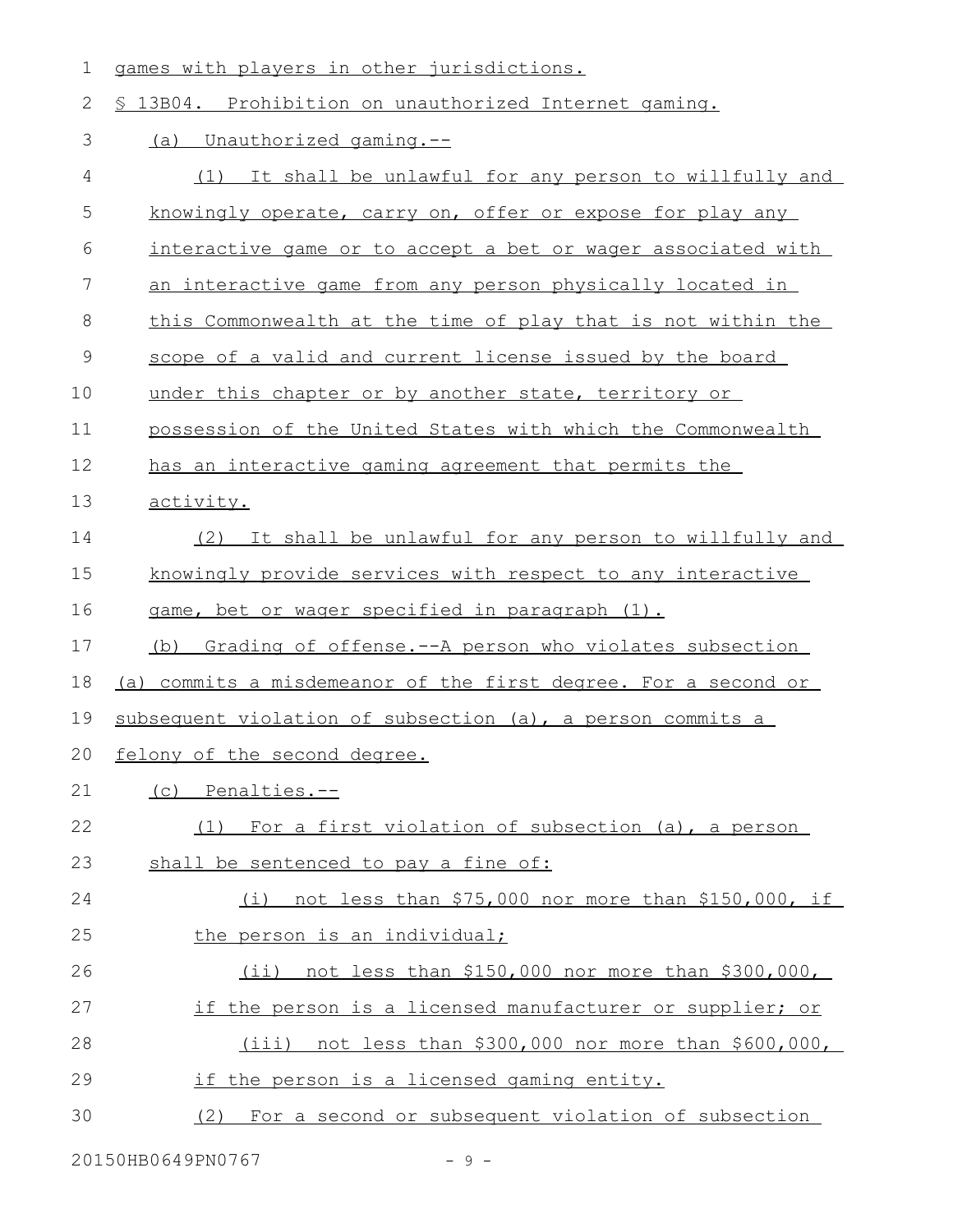| 1            | (a), a person shall be sentenced to pay a fine of:               |
|--------------|------------------------------------------------------------------|
| $\mathbf{2}$ | (i) not less than \$150,000 nor more than \$300,000,             |
| 3            | if the person is an individual;                                  |
| 4            | $(ii)$ not less than \$300,000 nor more than \$600,000,          |
| 5            | if the person is a licensed manufacturer or supplier; or         |
| 6            | (iii)<br>not less than \$600,000 nor more than                   |
| 7            | \$1,200,000, if the person is a licensed gaming entity.          |
| $8\,$        | (d) Forfeiture.--If a person places a wager on an                |
| 9            | interactive game from a location in which the activity is        |
| 10           | unauthorized, the person shall forfeit all entitlement to any    |
| 11           | winnings and the money associated with any forfeited winnings    |
| 12           | shall be deposited by the licensee into the Compulsive and       |
| 13           | Problem Gambling Treatment Fund established under section        |
| 14           | 1509(b) (relating to compulsive and problem gambling program).   |
| 15           | (e) Tax liability.--An unlicensed person offering                |
| 16           | interactive games to persons in this Commonwealth shall be       |
| 17           | liable for all taxes required by this chapter in the same manner |
| 18           | and amounts as if the person were a licensee. Timely payment of  |
| 19           | the taxes may not constitute a defense to any prosecution or     |
|              | 20 other proceeding in connection with unauthorized interactive  |
| 21           | gaming, except for a prosecution or proceeding alleging failure  |
| 22           | to make such payment.                                            |
| 23           | § 13B05. Application for license.                                |
| 24           | (a) Filing of application.--Ninety days from the effective       |
| 25           | date of this section the board shall permit filing of            |
| 26           | applications for licenses under this chapter. The application    |
| 27           | shall include, as applicable:                                    |
| 28           | The name and business address of the applicant,<br>(1)           |
| 29           | including an organizational chart which identifies the           |
| 30           | applicant's relationship to any person that holds a slot         |
|              |                                                                  |

20150HB0649PN0767 - 10 -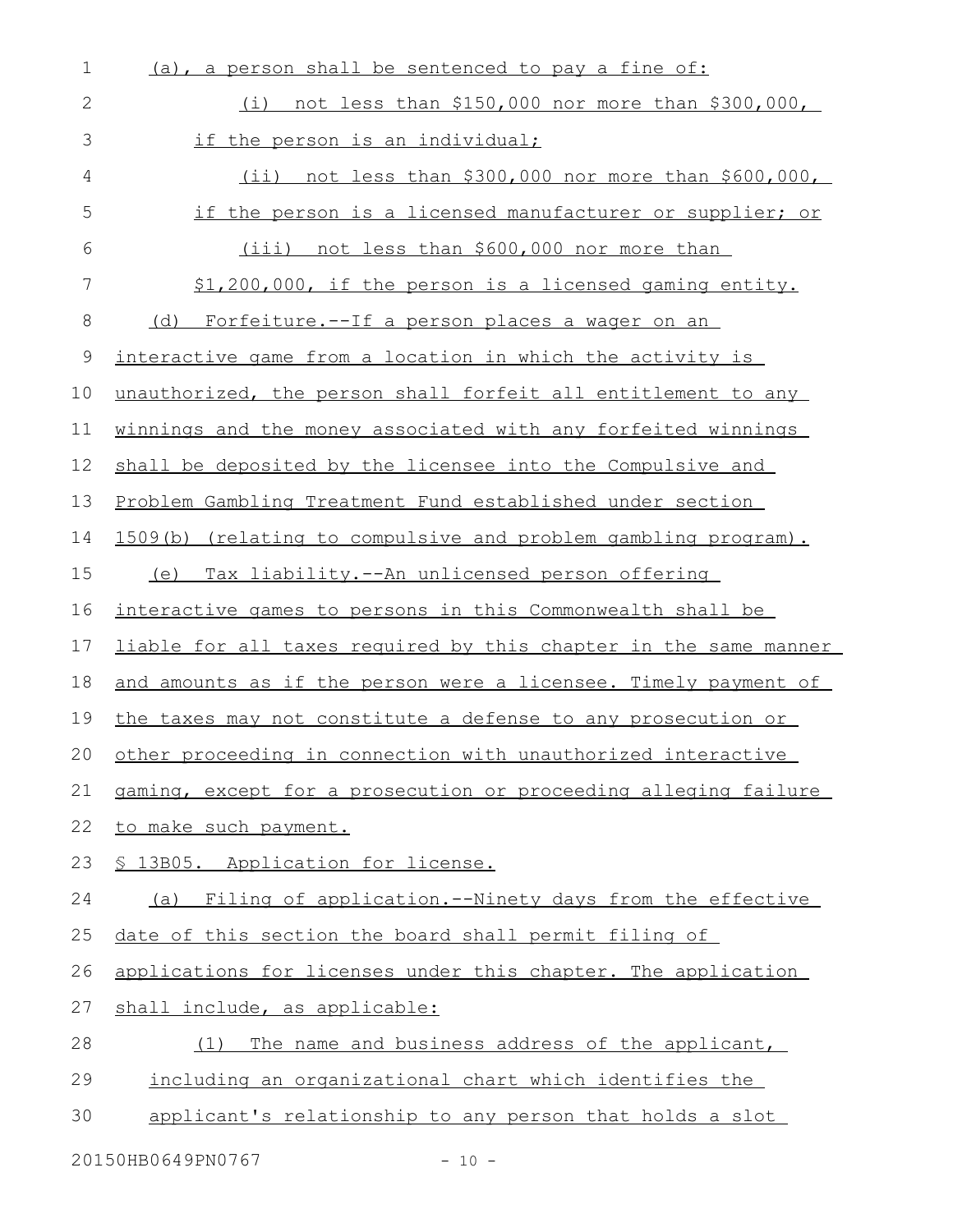| $\mathbf 1$  | machine license and a table game operation certificate issued      |
|--------------|--------------------------------------------------------------------|
| $\mathbf{2}$ | by the board.                                                      |
| 3            | Identification of and a detailed description of the<br>(2)         |
| 4            | qualifications of any proposed significant vendors. Detailed       |
| 5            | information shall be provided describing the specific              |
| 6            | operational responsibilities of significant vendors and the        |
| 7            | nature of the economic relationship with those significant         |
| 8            | vendors.                                                           |
| 9            | A detailed description of the technical protocols<br>(3)           |
| 10           | and parameters of the interactive gaming platform proposed to      |
| 11           | be utilized.                                                       |
| 12           | Identification and a description of the interactive<br>(4)         |
| 13           | games the applicant proposes to make available.                    |
| 14           | Other information as the board, in its discretion,<br>(5)          |
| 15           | may determine to require.                                          |
| 16           | Temporary authorization.--<br>(b)                                  |
| 17           | During the first 18 months from the effective date<br>(1)          |
| 18           | of this section, the board may issue temporary authorizations      |
| 19           | to applicants for licensing as a significant vendor, which         |
| 20           | may remain in effect until the shorter of 12 months after the      |
| 21           | date of issue or the date by which the board considers the         |
| 22           | subject application. Temporary authorizations may be renewed       |
| 23           | not more than once, upon a showing of good cause. Temporary        |
| 24           | <u>authorization shall allow the applicant to engage in all of</u> |
| 25           | the functions of a fully licensed significant vendor for the       |
| 26           | duration of the temporary authorization.                           |
| 27           | (2) No temporary authorization may be issued unless:               |
| 28           | The applicant has submitted a complete license<br>(i)              |
| 29           | application.                                                       |
| 30           | The applicant agrees to pay the fee prescribed<br>$(i$ i)          |
|              |                                                                    |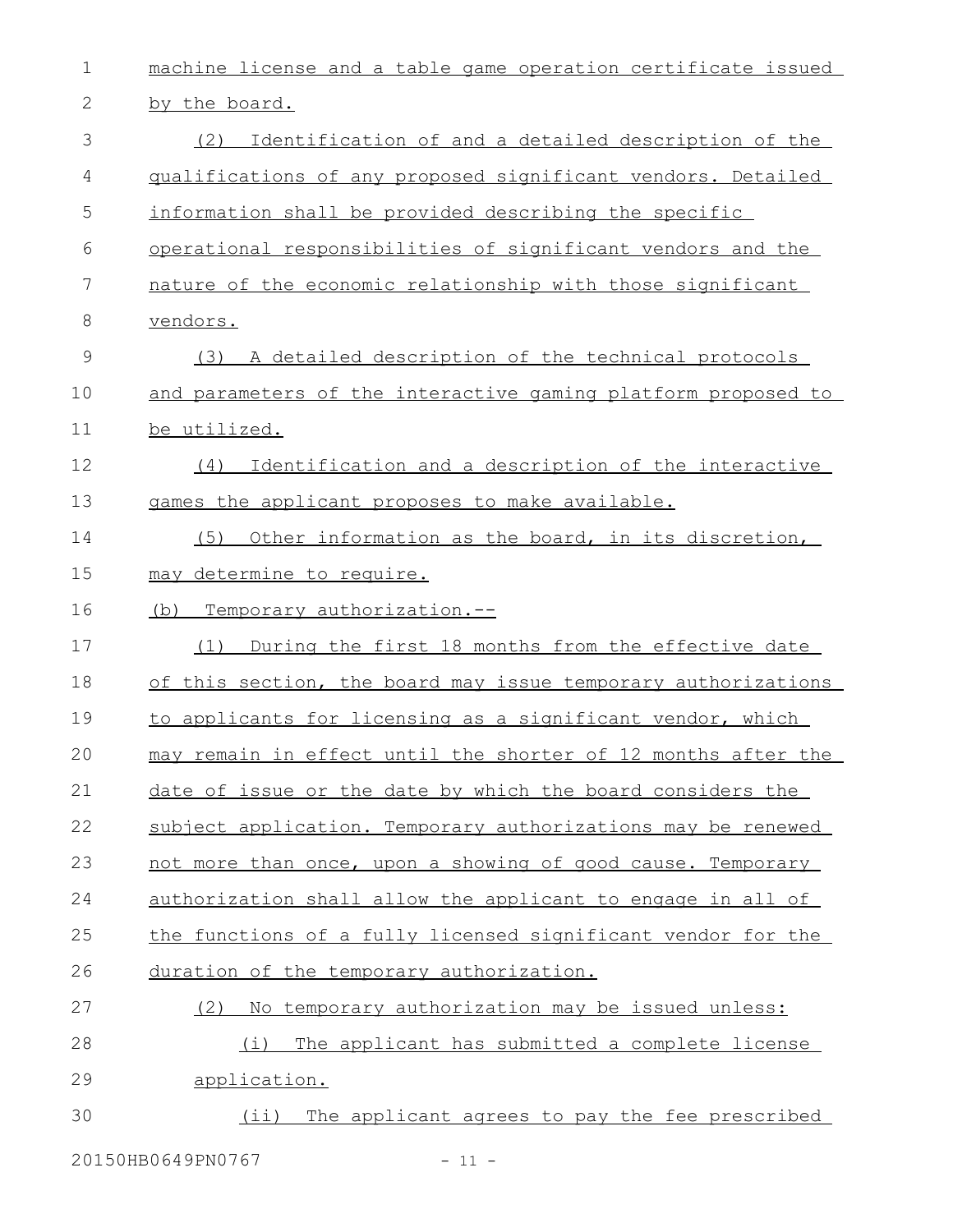| $\mathbf 1$  | in section 13B08 (relating to licensing fee) within 60              |
|--------------|---------------------------------------------------------------------|
| $\mathbf{2}$ | days of issuance of the temporary authorization, which              |
| 3            | may be refundable in the event a permanent license is not           |
| 4            | issued. Failure to make timely payment shall result in              |
| 5            | revocation of the temporary authorization.                          |
| 6            | (iii) The bureau has stated that it has no objection                |
| 7            | to the issuance of a temporary authorization to the                 |
| $8\,$        | applicant.                                                          |
| $\mathsf 9$  | (3) Within 45 days of the date that the bureau receives             |
| 10           | the completed application of an applicant for investigation,        |
| 11           | the bureau shall conduct a preliminary investigation of the         |
| 12           | applicant and any key interactive gaming employee of the            |
| 13           | applicant, which shall include a criminal background                |
| 14           | investigation of the applicant and any key interactive gaming       |
| 15           | employees of the applicant.                                         |
| 16           | If the bureau's preliminary investigation discloses<br>(4)          |
| 17           | no material adverse information, then the bureau shall issue        |
| 18           | to the executive director a statement of no objection to the        |
| 19           | issuance of a temporary authorization to the applicant.             |
| 20           | If the bureau's preliminary investigation discloses<br>(5)          |
| 21           | material adverse information, it shall register an objection        |
| 22           | and no temporary authorization may be issued until the              |
| 23           | material concern is resolved.                                       |
| 24           | (6)<br>If the bureau's full investigation of an applicant           |
| 25           | discloses material adverse information, the temporary               |
| 26           | <u>authorization of the applicant may be suspended or withdrawn</u> |
| 27           | upon a showing of cause by the bureau.                              |
| 28           | § 13B06. Board consideration of application.                        |
| 29           | (a) Suitability.--A holder, or an affiliate of a holder, of         |
| 30           | a slot machine license and table game operation certificate,        |

20150HB0649PN0767 - 12 -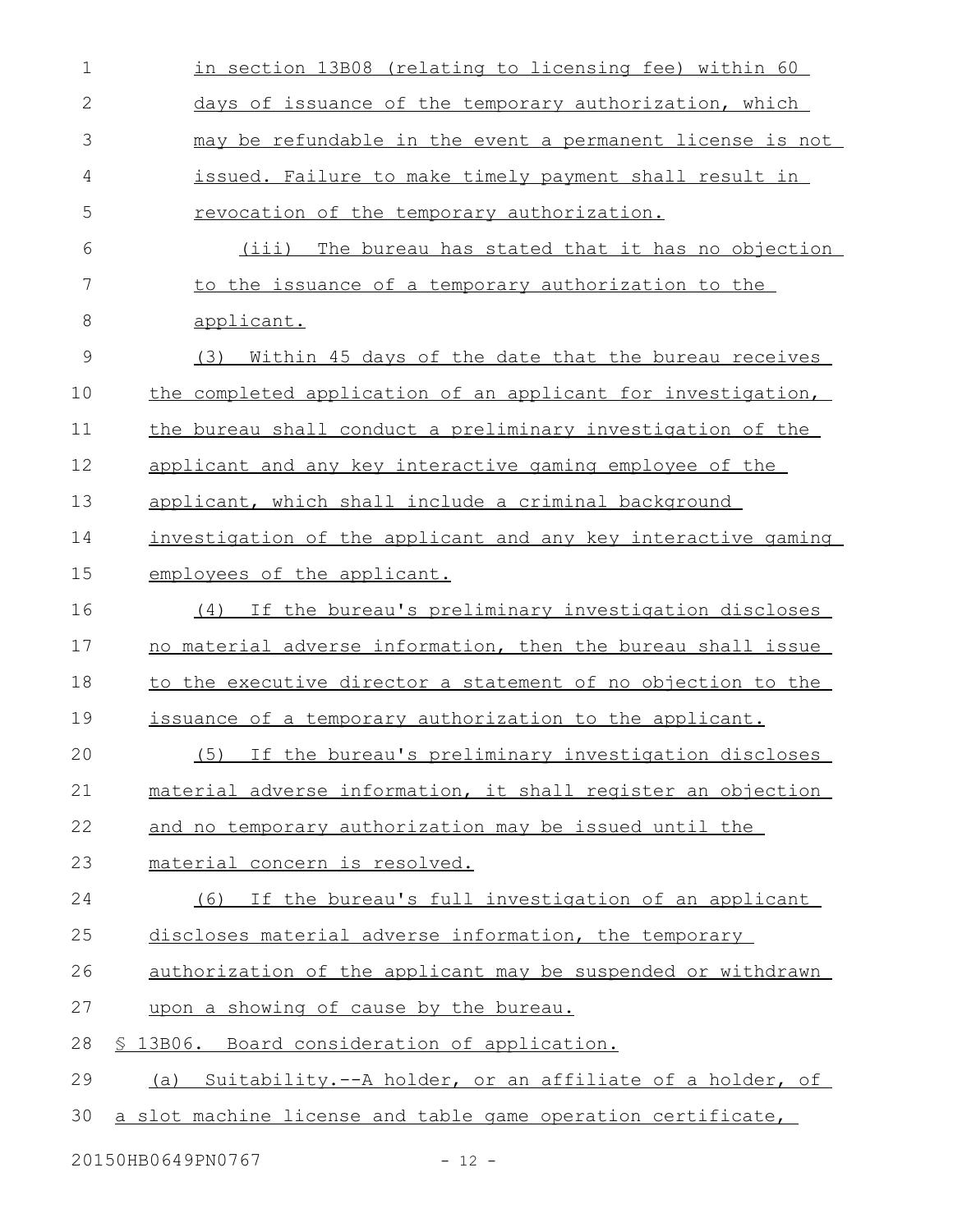| $\mathbf 1$  | whose license and certificate are in good standing, shall be    |
|--------------|-----------------------------------------------------------------|
| $\mathbf{2}$ | considered suitable to be issued an interactive gaming license  |
| 3            | by the board without additional investigation.                  |
| 4            | Significant vendors. -- The board shall determine the<br>(b)    |
| 5            | suitability of any significant vendors, consistent with the     |
| 6            | requirements of this chapter.                                   |
| 7            | (c) Qualifications.--A review of the suitability of a person    |
| 8            | to hold a license as a licensee or significant vendor shall     |
| $\mathsf 9$  | include the review and determination of whether:                |
| 10           | The person possesses the requisite experience and<br>(1)        |
| 11           | skill to perform the functions consistent with the              |
| 12           | requirements of this chapter.                                   |
| 13           | (2)<br>The applicant is a person of good character, honesty     |
| 14           | and integrity.                                                  |
| 15           | The applicant is a person whose prior activities,<br>(3)        |
| 16           | criminal record, if any, reputation, habits and associations    |
| 17           | do not:                                                         |
| 18           | pose a threat to the public interest or to the<br>(i)           |
| 19           | effective regulation and control of interactive gaming;         |
| 20           | O <sub>L</sub>                                                  |
| 21           | (ii) create or enhance the dangers of unsuitable,               |
| 22           | unfair or illegal practices, methods and activities in          |
| 23           | the conduct of interactive gaming or in the carrying on         |
| 24           | of the business and financial arrangements incidental to        |
| 25           | gaming.                                                         |
| 26           | Owners and key interactive gaming employees.--In<br>(d)         |
| 27           | connection with an application for a license as a licensee or   |
| 28           | significant vendor, the applicant shall identify and the board  |
| 29           | shall determine the suitability of an applicant's owners, chief |
| 30           | executive officer, chief financial officer, any other officer   |
|              | 20150HB0649PN0767<br>$-13 -$                                    |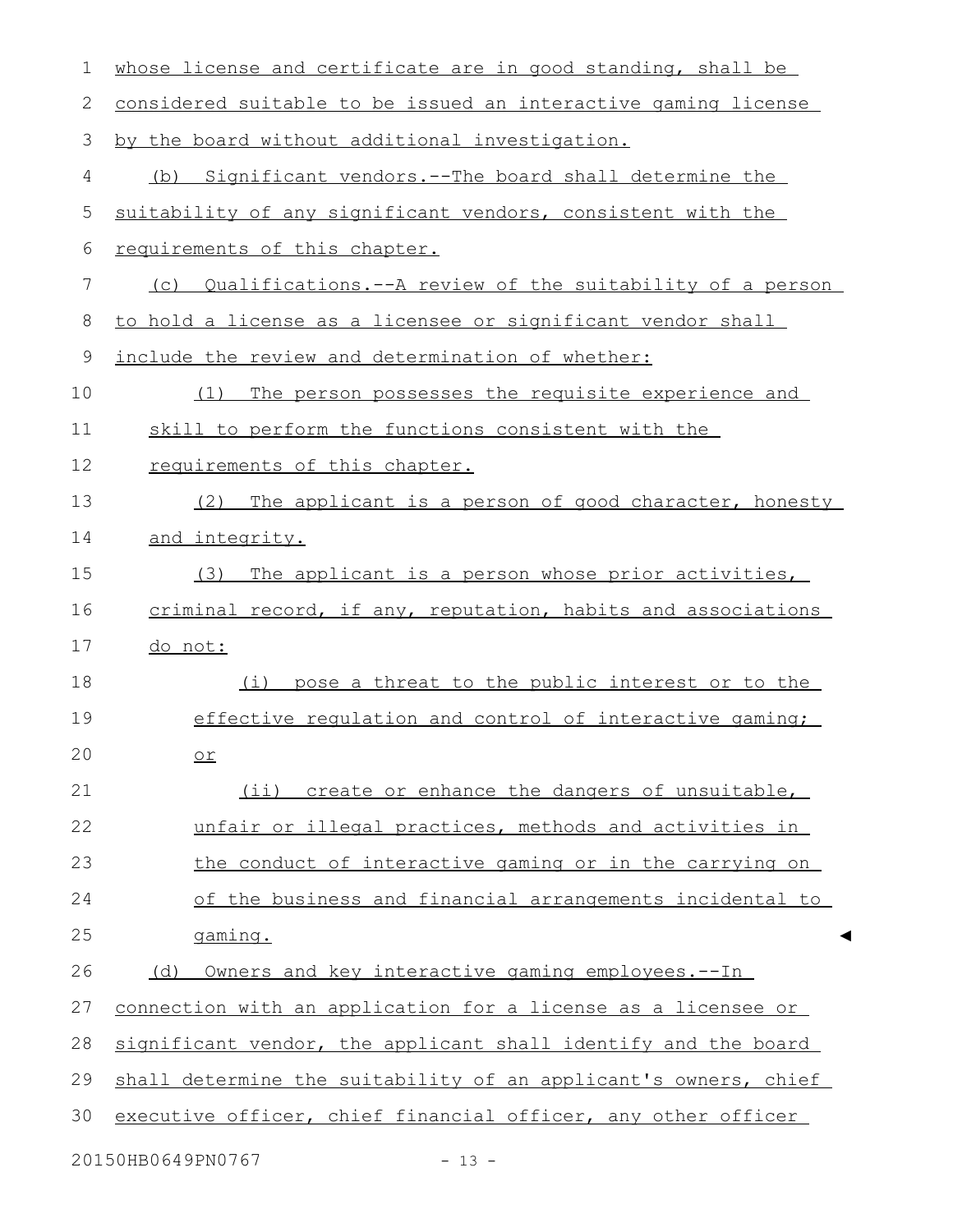| $\mathbf 1$     | whom the board deems significantly involved in the management or |
|-----------------|------------------------------------------------------------------|
| 2               | control of the applicant and all key interactive gaming          |
| 3               | employees.                                                       |
| 4               | (e) Issuance of order.--The board shall issue an order           |
| 5               | granting or denying an application for a license as a licensee   |
| $6\,$           | or significant vendor within 120 days of the date on which a     |
| $7\phantom{.0}$ | properly completed application and any additional information    |
| $8\,$           | that the board may require is filed. If the board approves an    |
| $\mathsf 9$     | application, it may impose reasonable conditions of licensure    |
| 10              | consistent with the requirements of this chapter.                |
| 11              | § 13B07. Institutional investors.                                |
| 12              | (a) Declaration of investment intent.--                          |
| 13              | (1) An institutional investor holding less than 25% of           |
| 14              | the equity securities of a licensee's, significant vendor's      |
| 15              | or applicant's holding or intermediary companies, shall be       |
| 16              | granted a waiver of any investigation of suitability or other    |
| 17              | requirement if the securities are those of a corporation,        |
| 18              | whether publicly traded or privately held, and the holdings      |
| 19              | of the securities were purchased for investment purposes         |
| 20              | only. The institutional investor shall file a certified          |
| 21              | statement that it has no intention of influencing or             |
| 22              | affecting the affairs of the licensee, significant vendor,       |
| 23              | applicant or its holding or intermediary companies. However,     |
| 24              | <u>an institutional investor shall be permitted to vote on</u>   |
| 25              | matters put to the vote of the outstanding security holders.     |
| 26              | The board may grant a waiver to an institutional<br>(2)          |
| 27              | investor holding a higher percentage of securities upon a        |
| 28              | showing of good cause and if the conditions specified in         |
| 29              | paragraph (1) are met.                                           |
| 30              | An institutional investor granted a waiver under<br>(3)          |
|                 |                                                                  |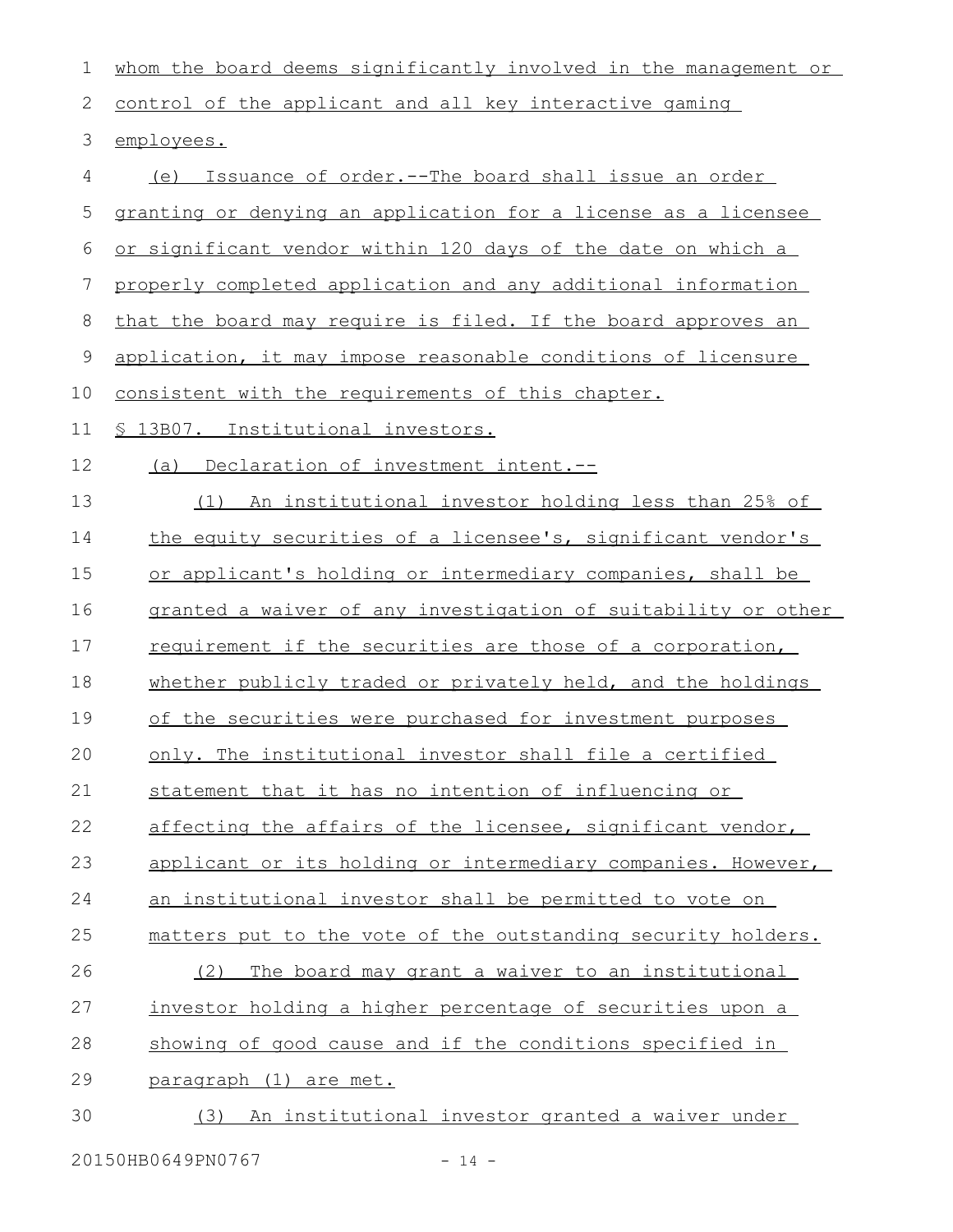| $\mathbf 1$   | this subsection who subsequently decides to influence or       |
|---------------|----------------------------------------------------------------|
| 2             | affect the affairs of the licensee, significant vendor or      |
| 3             | applicant's holding or intermediary company shall provide not  |
| 4             | less than 30 days' notice of intent and shall file with the    |
| 5             | <u>board a request for determination of suitability before</u> |
| 6             | taking any action that may influence or affect the affairs of  |
| 7             | the issuer. An institutional investor shall be permitted to    |
| $8\,$         | vote on matters put to the vote of the outstanding security    |
| $\mathcal{G}$ | holders.                                                       |
| 10            | If an institutional investor changes its investment<br>(4)     |
| 11            | intent or if the board finds reasonable cause to believe that  |
| 12            | the institutional investor may be found unsuitable, no action  |
| 13            | other than divestiture shall be taken by the institutional     |
| 14            | investor with respect to its security holdings until there     |
| 15            | has been compliance with any requirements established by the   |
| 16            | board, which may include the execution of a trust agreement.   |
| 17            | (5) The licensee or significant vendor or applicant and        |
| 18            | its relevant holding, intermediary or subsidiary company       |
| 19            | shall notify the board immediately of any information about,   |
| 20            | or actions of, an institutional investor holding its equity    |
| 21            | securities where the information or action may impact the      |
| 22            | eligibility of the institutional investor for a waiver under   |
| 23            | this subsection.                                               |
| 24            | (b) Failure to declare.--If the board finds:                   |
| 25            | (1) that an institutional investor holding any security        |
| 26            | of a holding or intermediary company of a licensee or          |
| 27            | significant vendor or applicant or, where relevant, of         |
| 28            | another subsidiary company of a holding or intermediary        |
| 29            | company of a licensee or significant vendor or applicant       |
| 30            | which is related in any way to the financing of the licensee   |
|               | 20150HB0649PN0767<br>$-15 -$                                   |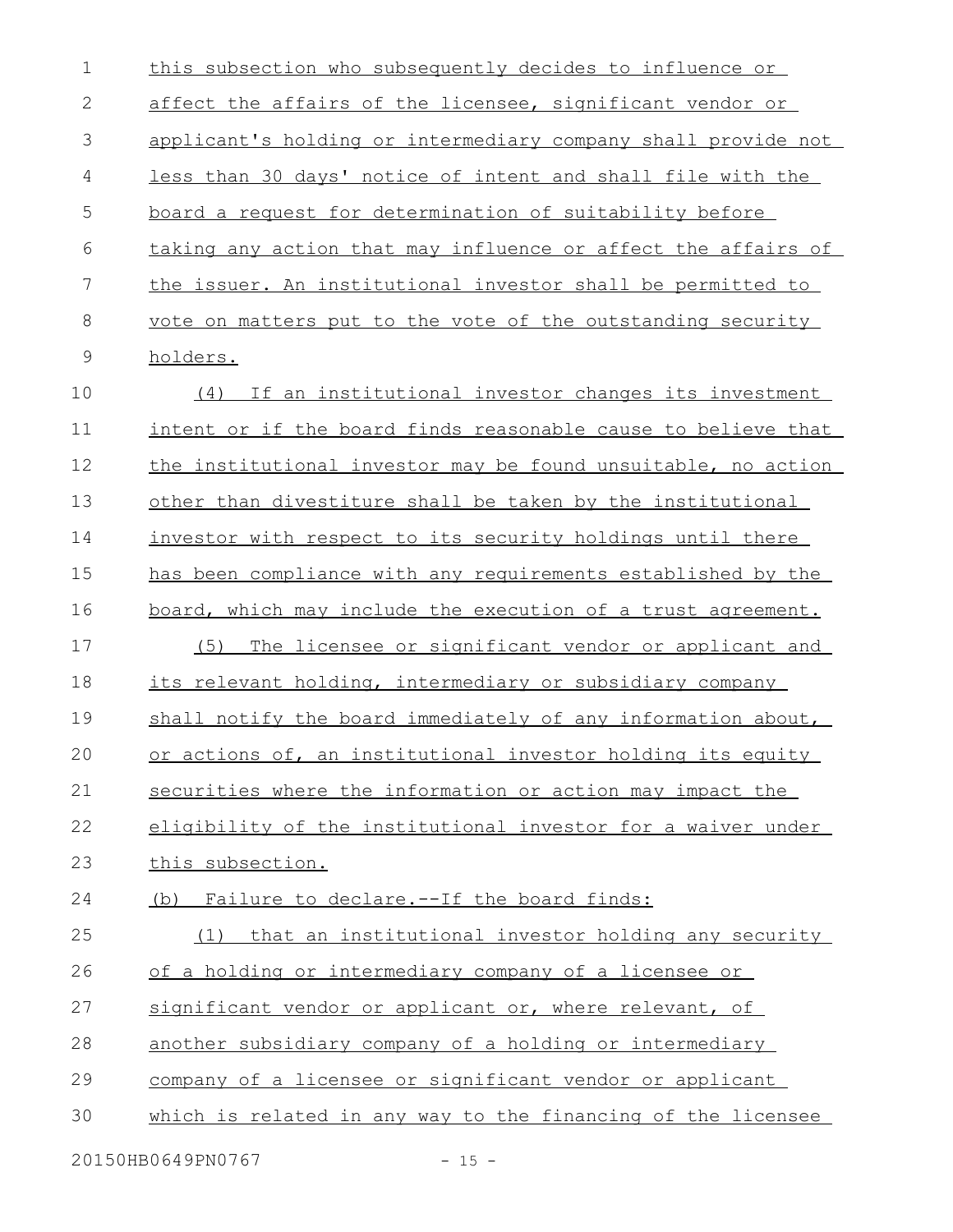| 1           | or significant vendor or applicant, fails to comply with the         |
|-------------|----------------------------------------------------------------------|
| 2           | provisions of subsection (a); or                                     |
| 3           | by reason of the extent or nature of its holdings,<br>(2)            |
| 4           | <u>an institutional investor is in a position to exercise such a</u> |
| 5           | substantial impact upon the controlling interests of a               |
| 6           | licensee or significant vendor or applicant that                     |
| 7           | investigation and determination of suitability of the                |
| $\,8\,$     | institutional investor is necessary to protect the public            |
| $\mathsf 9$ | interest;                                                            |
| 10          | then the board may take any necessary action otherwise               |
| 11          | authorized under this chapter to protect the public interest.        |
| 12          | § 13B08. Licensing fee.                                              |
| 13          | If the board grants an application under section 13B05               |
| 14          | (relating to application for license) within 60 days of entry of     |
| 15          | the board's order, the successful applicant shall pay a              |
| 16          | licensing fee of \$5,000,000 if a licensee or \$1,000,000 if a       |
| 17          | significant vendor.                                                  |
| 18          | \$ 13B09. Accounting and operational internal controls.              |
| 19          | Each interactive gaming license applicant shall submit to the        |
| 20          | board and department, in such manner as the board shall require,     |
| 21          | a description of its administrative and accounting procedures in     |
| 22          | detail, including its written system of internal control. In         |
| 23          | addition to other standards that the board, in its discretion,       |
| 24          | may choose to require, the board shall require licensees to          |
| 25          | implement appropriate safequards:                                    |
| 26          | (1) To ensure, to a reasonable degree of certainty, that             |
| 27          | authorized participants are not less than 21 years of age.           |
| 28          | (2)<br>To ensure, to a reasonable degree of certainty, that          |
| 29          | authorized participants are physically located within this           |
| 30          | Commonwealth or another jurisdiction that is permissible             |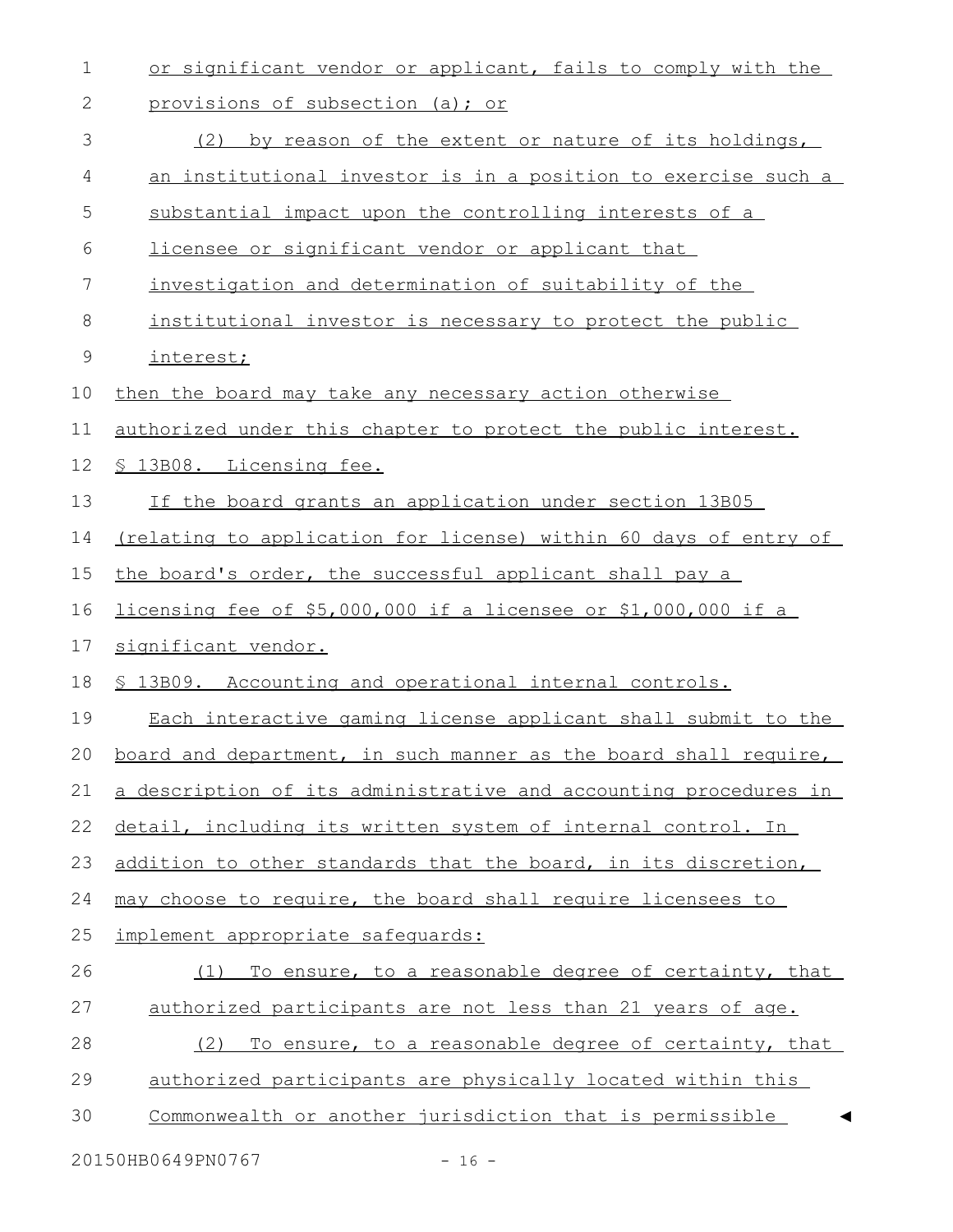1 under this chapter.

| $\overline{2}$ | (3)<br>To protect, to a reasonable degree of certainty, the      |
|----------------|------------------------------------------------------------------|
| 3              | privacy and online security of authorized participants.          |
| 4              | To ensure, to a reasonable degree of certainty, that<br>(4)      |
| 5              | the interactive games are fair and honest and that               |
| 6              | appropriate measures are in place to deter, detect and, to       |
| 7              | the extent reasonably possible, to prevent cheating,             |
| 8              | including collusion, and use of cheating devices, including      |
| $\mathcal{G}$  | the use of software programs, sometimes referred to as           |
| 10             | "bots," that make bets or wagers according to algorithms.        |
| 11             | To minimize compulsive gambling and to provide<br>(5)            |
| 12             | notice to authorized participants of resources to help           |
| 13             | problem gamblers.                                                |
| 14             | To ensure authorized participants' funds are held in<br>(6)      |
| 15             | accounts segregated from the funds of licensees and otherwise    |
| 16             | are protected from corporate insolvency, financial risk or       |
| 17             | criminal or civil actions against the licensee.                  |
| 18             | § 13B10. Interactive gaming tax.                                 |
| 19             | (a) Weekly taxation.--Each licensee shall report to the          |
| 20             | department and pay from its daily gross interactive gaming       |
|                |                                                                  |
| 21             | revenue, on a form and in a manner prescribed by the department, |
| 22             | a tax of 14% of its daily gross interactive gaming revenue,      |
| 23             | which shall be payable to the department on a weekly basis and   |
| 24             | shall be based upon gross interactive gaming revenue for the     |
| 25             | <u>previous week.</u>                                            |
| 26             | Taxes on out-of-State wagering. -- The tax rate which<br>(b)     |
| 27             | shall be assessed and collected by the department with respect   |
| 28             | to any wagers placed by residents of this Commonwealth with an   |
| 29             | interactive gaming operator outside of this Commonwealth, but    |
| 30             | authorized under an interactive gaming agreement shall be        |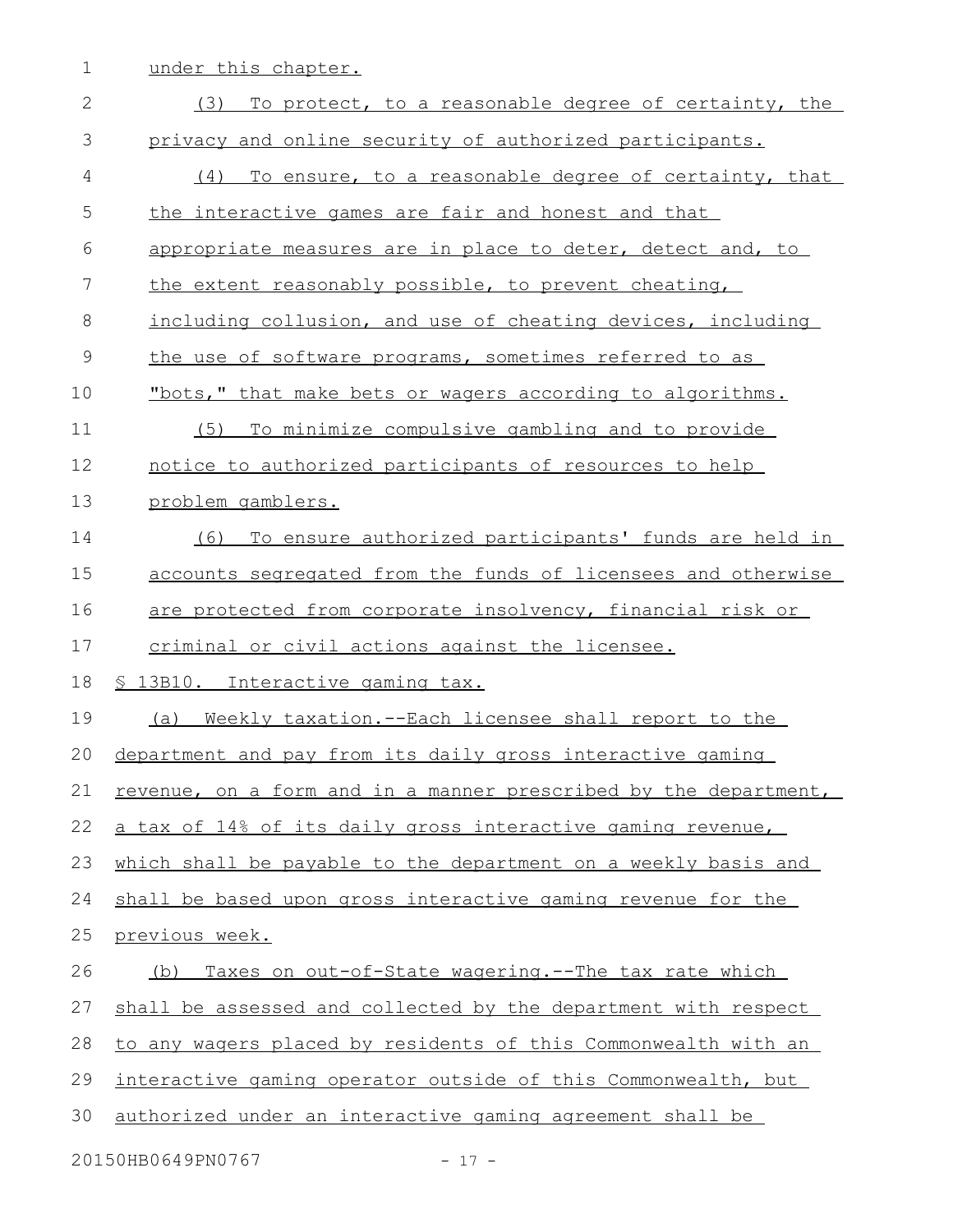| 1  | governed by the agreement but may not exceed 14% of gross             |
|----|-----------------------------------------------------------------------|
| 2  | interactive gaming revenue derived from residents of this             |
| 3  | Commonwealth.                                                         |
| 4  | Taxes held in trust.--All funds owed to the Commonwealth<br>(C)       |
| 5  | under this section shall be held in trust for the Commonwealth        |
| 6  | by the licensee until the funds are paid to the department.           |
| 7  | Unless otherwise agreed to by the board, a licensee shall             |
| 8  | establish a separate bank account into which the funds shall be       |
| 9  | deposited and maintained until paid to the department.                |
| 10 | (d) Federal presumption.--In the event Federal law                    |
| 11 | <u>authorizes interactive gaming which establishes a tax based on</u> |
| 12 | gross interactive gaming revenue, deposits or the substantial         |
| 13 | equivalent of or intended substitute for either of them, of           |
| 14 | which a portion is allocated to the states, that tax shall            |
| 15 | supersede, in its entirety, the tax imposed by this section.          |
| 16 | § 13B11. Prohibition on Internet cafes.                               |
| 17 | (a) General rule.--No organization or commercial enterprise,          |
| 18 | other than a licensee, shall operate a place of public                |
| 19 | accommodation, club, including a club or association limited to       |
|    | 20 dues-paying members or similar restricted groups, or similar       |
| 21 | establishment in which computer terminals or similar access           |
| 22 | devices are advertised or made available to be used principally       |
| 23 | for the purpose of accessing interactive games.                       |
| 24 | <u>Construction.--Nothing in this section shall be</u><br>(b)         |
| 25 | construed to require the owner or operator of a hotel or motel        |
| 26 | or other public place of general use in this Commonwealth to          |
| 27 | prohibit or block quests from playing interactive games.              |
| 28 | \$ 13B12. Testing of hardware, software and equipment.                |
| 29 | Testing by the board.--The board may expand its testing<br>(a)        |
| 30 | facility, utilize the services of a private testing facility or       |
|    | 20150HB0649PN0767<br>$-18 -$                                          |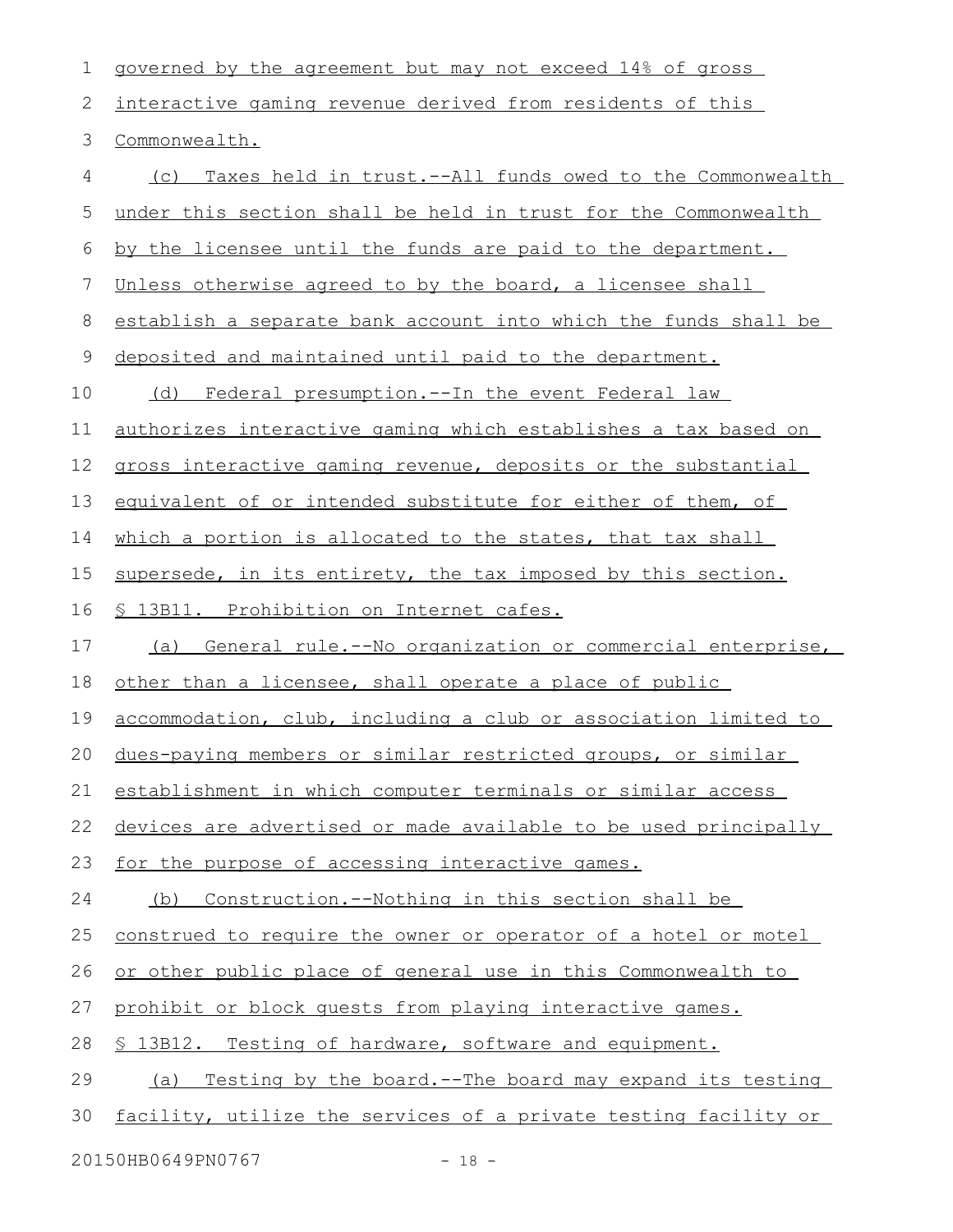| 1           | adopt the testing and certification standards of another         |
|-------------|------------------------------------------------------------------|
| 2           | jurisdiction and may approve computer hardware, software or      |
| 3           | associated equipment based on the prior approval of a private    |
| 4           | testing facility or of another jurisdiction whose standards the  |
| 5           | board reasonably determines are adequate and comparable to those |
| 6           | required by this chapter. Costs associated with the expansion of |
| 7           | its own testing facility shall be assessed on significant        |
| $\,8\,$     | vendors licensed to provide interactive gaming platforms.        |
| $\mathsf 9$ | (b) Approval.--                                                  |
| 10          | (1) No interactive gaming platform may be utilized by a          |
| 11          | licensee unless approved by the board or its testing and         |
| 12          | certification facility under this section. The board shall       |
| 13          | not approve an interactive gaming platform unless the            |
| 14          | platform is subject to the control, and is the ultimate          |
| 15          | responsibility, of the licensee.                                 |
| 16          | This subsection shall not be construed to prohibit a<br>(2)      |
| 17          | licensee from licensing use or delegating daily operation of     |
| 18          | the interactive gaming platform from or to a significant         |
| 19          | vendor.                                                          |
| 20          | \$ 13B13. Expanded compulsive and problem gambling programs.     |
| 21          | Expanded programs.--<br>(a)                                      |
| 22          | The board and the Department of Health shall jointly<br>(1)      |
| 23          | develop expanded programs to address compulsive and problem      |
| 24          | gambling issues relating to interactive gaming.                  |
| 25          | (2) Licensees shall address compulsive and problem               |
| 26          | gambling issues in the context of interactive gaming in their    |
| 27          | respective compulsive and problem gambling plans on file with    |
| 28          | the board.                                                       |
| 29          | Message.--Licensees shall permanently and continuously<br>(b)    |
| 30          | display the following message to persons at the time of logging  |
|             | 20150HB0649PN0767<br>$-19 -$                                     |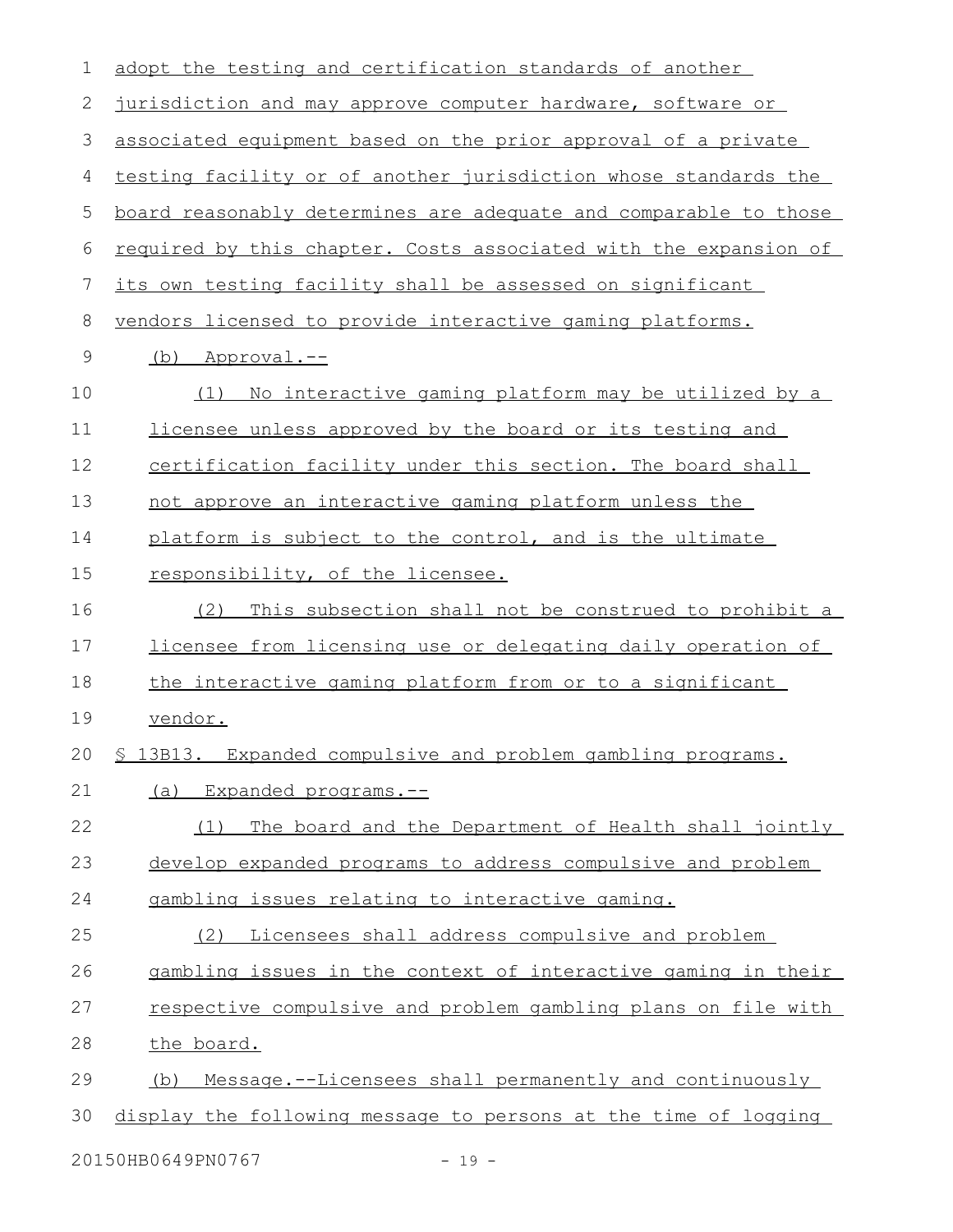| 1               | on to the Internet websites of the licensees or any interactive  |
|-----------------|------------------------------------------------------------------|
| $\sqrt{2}$      | gaming skin:                                                     |
| 3               | If you or someone you know has a gambling problem and            |
| 4               | wants help, call 1-800-GAMBLER.                                  |
| 5               | 13B14. Application of other provisions of this part.             |
| 6               | The following sections of this part, which are expressly         |
| $7\phantom{.0}$ | applicable to the conduct or operation of slot machines or table |
| $8\,$           | games, are also deemed applicable to interactive gaming under    |
| 9               | this chapter:                                                    |
| 10              | The board's power and duty to require that licensees<br>(1)      |
| 11              | prohibit persons under 21 years of age from playing              |
| 12              | interactive games under section 1207(8) (relating to             |
| 13              | requlatory authority of board).                                  |
| 14              | The obligation to include information on interactive<br>(2)      |
| 15              | gaming in the board's annual report under section 1211(a.1)      |
| 16              | <u>(relating to reports of board).</u>                           |
| 17              | The procedures, parameters and time frames for<br>(3)            |
| 18              | promulgating temporary regulations under section 13A03(a) and    |
| 19              | (b) (relating to temporary table game regulations).              |
| 20              | (4) Manufacturing licensing requirements under section           |
| 21              | 1317.1 (relating to manufacturer licenses).                      |
| 22              | Gaming service provider requirements under section<br>(5)        |
| 23              | 1317.2 (relating to gaming service provider).                    |
| 24              | (6) Permit renewal requirements under section 1326               |
| 25              | (relating to license renewals).                                  |
| 26              | Section 1402 (relating to gross terminal revenue<br>(7)          |
| 27              | deductions), except that recovery of the costs and expenses      |
| 28              | of regulating interactive gaming under this chapter shall be     |
| 29              | limited to 1% of gross interactive gaming revenue.               |
| 30              | The declaration that it shall be unlawful for an<br>(8)          |
|                 |                                                                  |